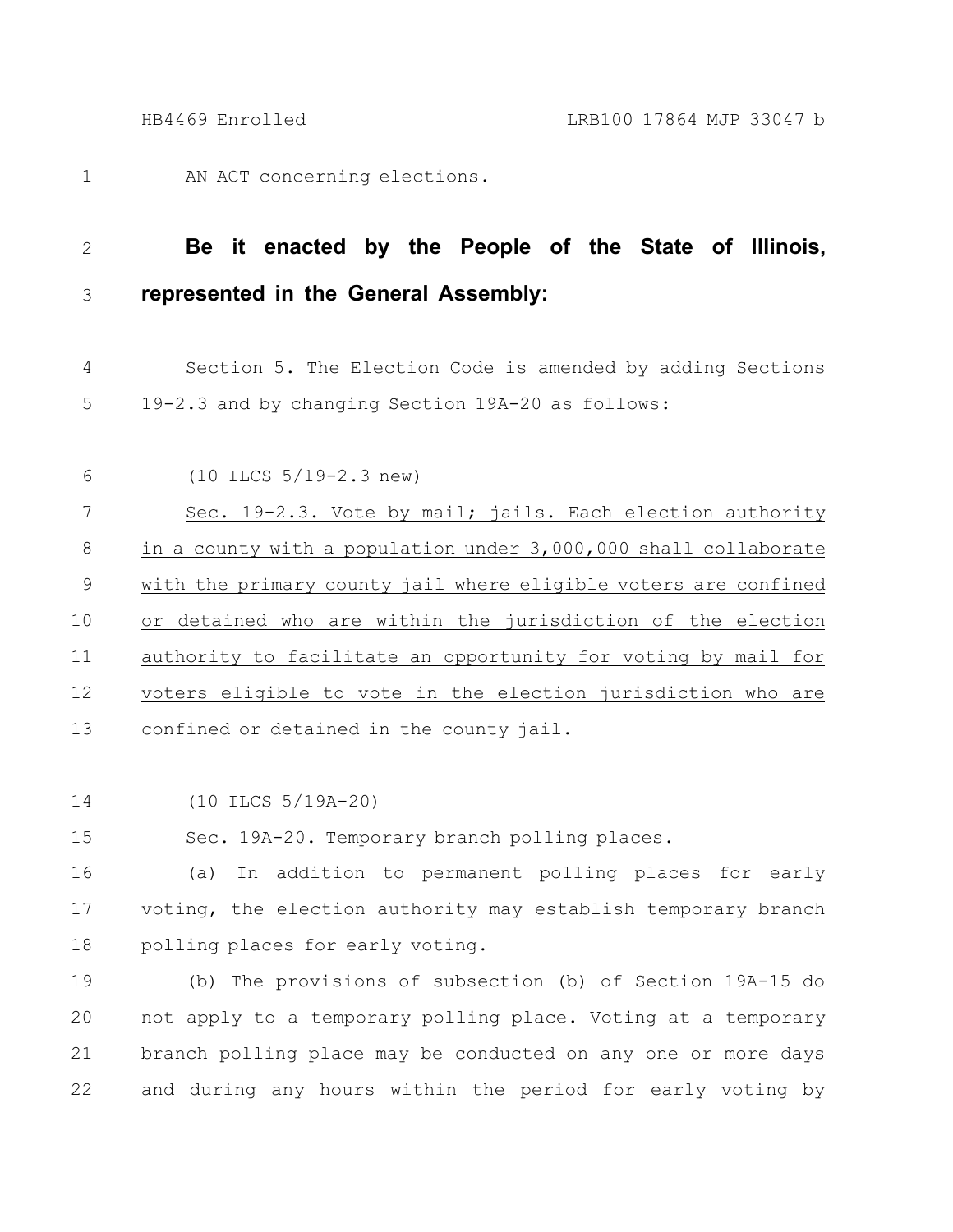personal appearance that are determined by the election authority. 1 2

(c) The schedules for conducting voting do not need to be uniform among the temporary branch polling places. 3 4

(d) The legal rights and remedies which inure to the owner or lessor of private property are not impaired or otherwise affected by the leasing of the property for use as a temporary branch polling place for early voting, except to the extent necessary to conduct early voting at that location. 5 6 7 8 9

(e) In a county with a population of 3,000,000 or more, the election authority in the county shall establish a temporary branch polling place under this Section in the county jail. Only a resident of a county who is in custody at the county jail and who has not been convicted of the offense for which the resident is in custody is eligible to vote at a temporary branch polling place established under this subsection. The temporary branch polling place established under this subsection shall allow a voter to vote in the same elections that the voter would be entitled to vote in where the voter resides. To the maximum extent feasible, voting booths or screens shall be provided to ensure the privacy of the voter. 10 11 12 13 14 15 16 17 18 19 20 21

All provisions of this Code applicable to pollwatchers shall apply to a temporary branch polling place under this subsection, subject to approval from the election authority and the county jail. A county that establishes a temporary branch polling place inside a county jail in accordance with this 22 23 24 25 26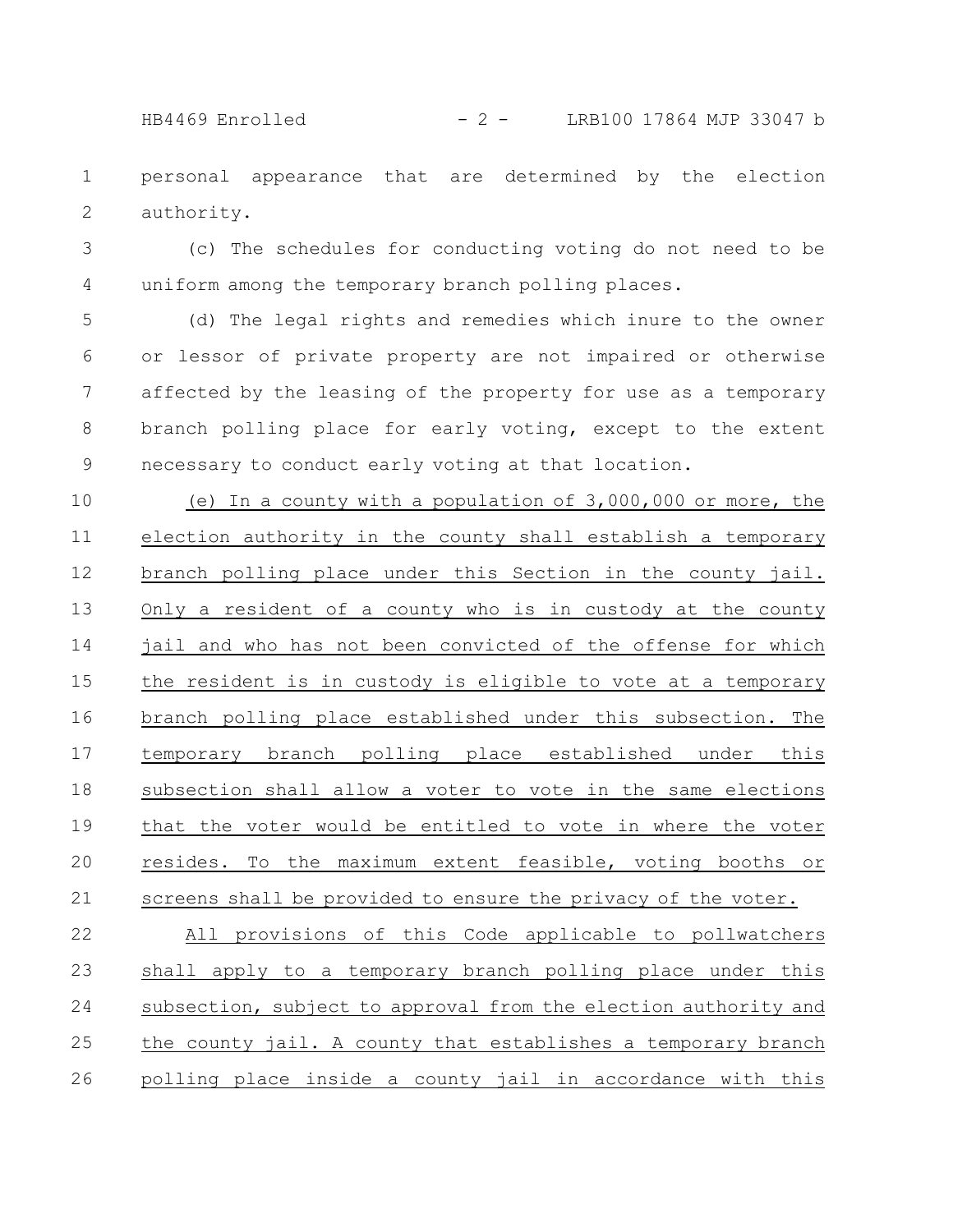subsection shall adhere to all requirements of this subsection. All requirements of the federal Voting Rights Act of 1965 shall apply to this subsection. (Source: P.A. 94-645, eff. 8-22-05.) Section 10. The Counties Code is amended by adding Sections 3-15003.3 and 3-15003.4 as follows: (55 ILCS 5/3-15003.3 new) Sec. 3-15003.3. Voter registration; county jails. Upon discharge of a person who is eligible to vote from a county jail, the county jail shall provide the person with a voter registration application. Each election authority shall collaborate with the county jail within the jurisdiction of the election authority to facilitate voter registration for voters eligible to vote in that county who are confined or detained in the county jail. A county jail shall provide a voter registration application to any person in custody at the jail who requests an application and is eligible to vote. (55 ILCS 5/3-15003.4 new) Sec. 3-15003.4. Voting rights; county jails; probation offices. (a) Each county jail and county probation office shall make available current resource materials, maintained by the Illinois State Board of Elections, containing detailed 1 2 3 4 5 6 7 8 9 10 11 12 13 14 15 16 17 18 19 20 21 22 23 HB4469 Enrolled - 3 - LRB100 17864 MJP 33047 b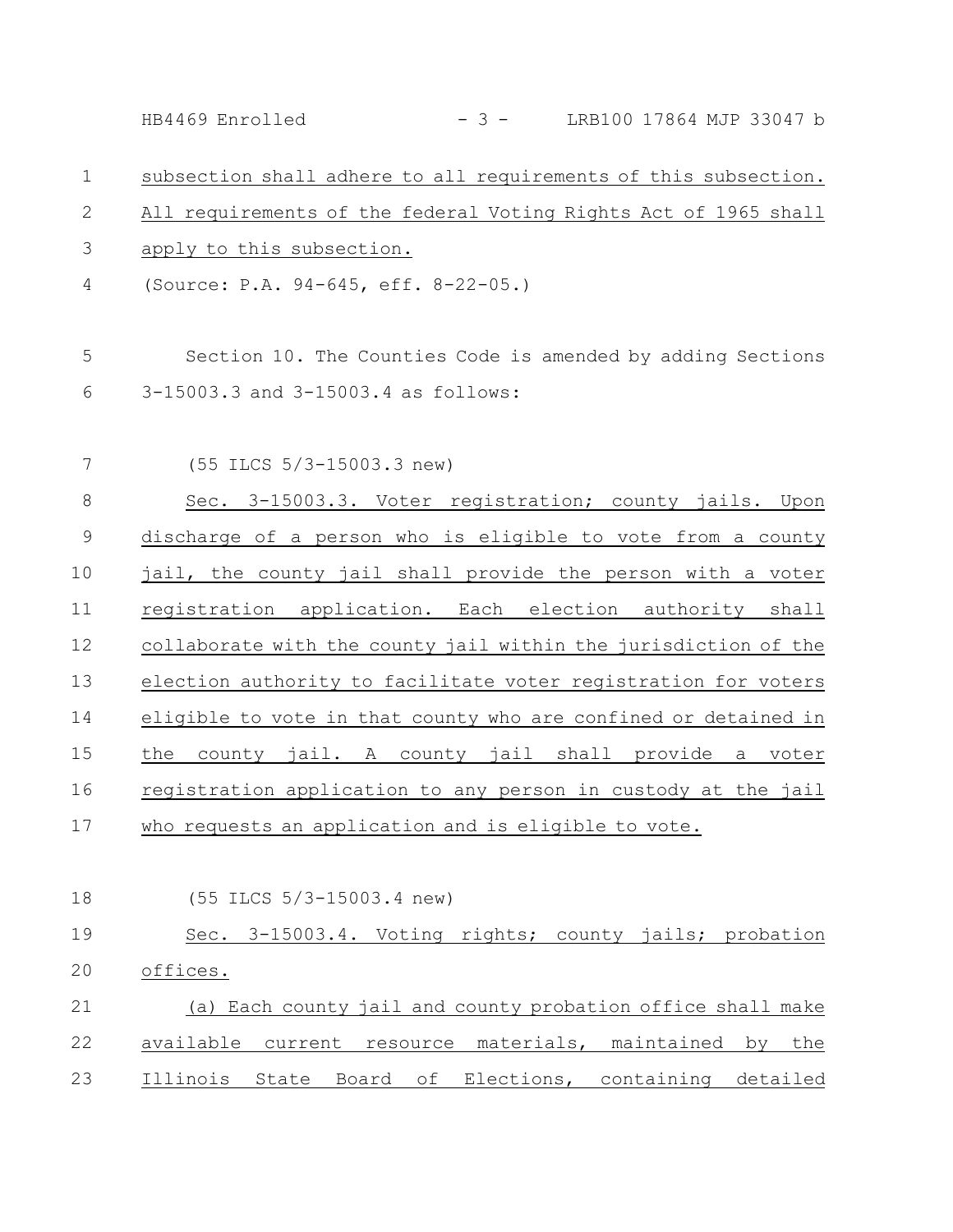information regarding the voting rights of a person with a criminal conviction in print. (b) The current resource materials described under subsection (a) shall be provided: (1) upon discharge of a person from a county jail; and (2) upon intake of a person by a county probation department. Section 15. The Unified Code of Corrections is amended by adding Sections 3-2-2.3 and by changing Section 3-14-1 as follows: (730 ILCS 5/3-2-2.3 new) Sec. 3-2-2.3. Voting rights information. (a) The Department shall make available to a person in its custody current resource materials, maintained by the Illinois State Board of Elections, containing detailed information regarding the voting rights of a person with a criminal conviction in the following formats: (1) in print; (2) on the Department's website; and (3) in a visible location on the premises of each Department facility where notices are customarily posted. (b) The current resource materials described under subsection (a) shall be provided upon release of a person on parole, mandatory supervised release, final discharge, or 1 2 3 4 5 6 7 8 9 10 11 12 13 14 15 16 17 18 19 20 21 22 23 24 HB4469 Enrolled - 4 - LRB100 17864 MJP 33047 b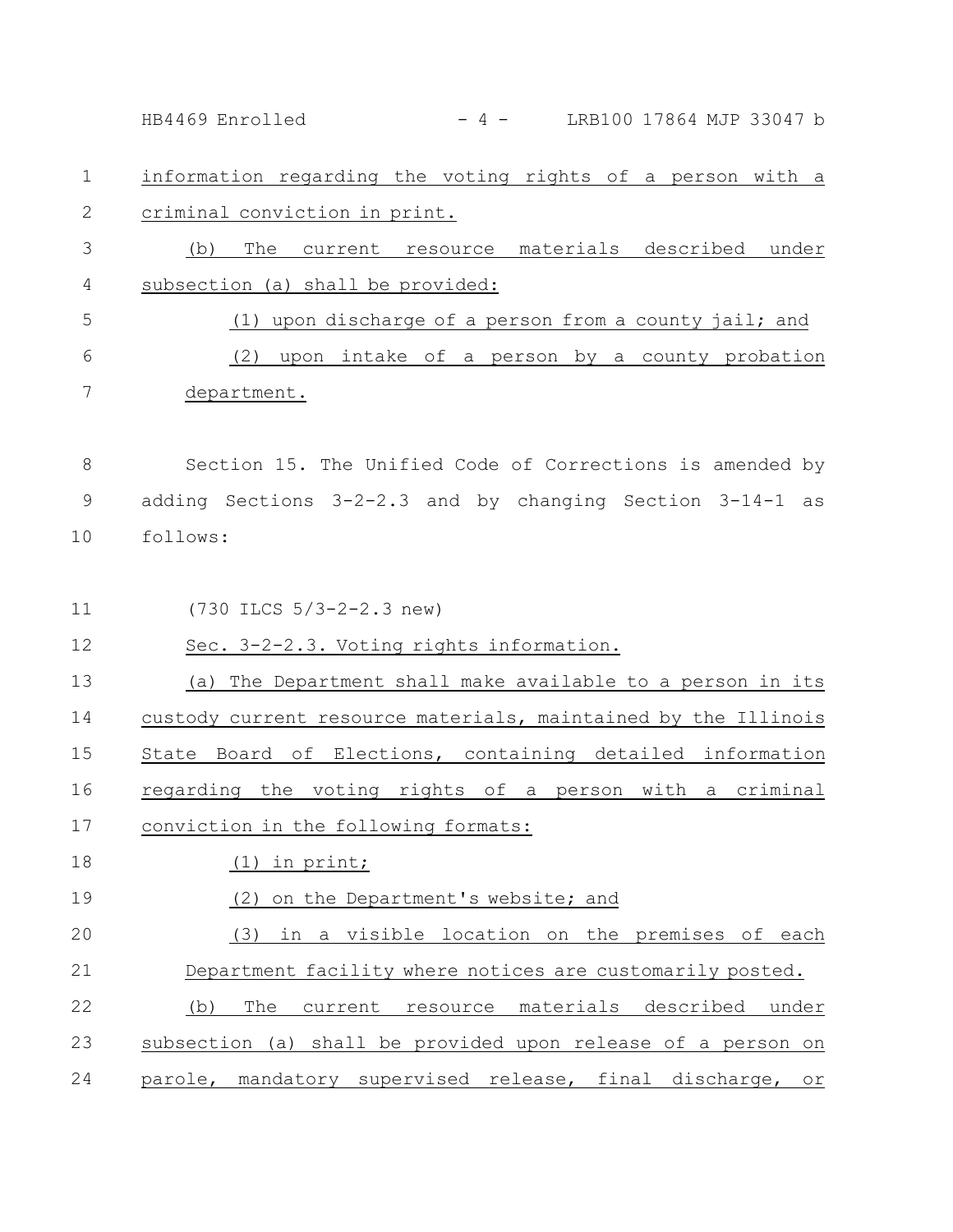HB4469 Enrolled - 5 - LRB100 17864 MJP 33047 b

pardon from the Department. 1

(730 ILCS 5/3-14-1) (from Ch. 38, par. 1003-14-1) 2

Sec. 3-14-1. Release from the institution. 3

(a) Upon release of a person on parole, mandatory release, final discharge or pardon the Department shall return all property held for him, provide him with suitable clothing and procure necessary transportation for him to his designated place of residence and employment. It may provide such person with a grant of money for travel and expenses which may be paid in installments. The amount of the money grant shall be determined by the Department. 4 5 6 7 8 9 10 11

(a-1) The Department shall, before a wrongfully imprisoned person, as defined in Section 3-1-2 of this Code, is discharged from the Department, provide him or her with any documents necessary after discharge. 12 13 14 15

(a-2) The Department of Corrections may establish and maintain, in any institution it administers, revolving funds to be known as "Travel and Allowances Revolving Funds". These revolving funds shall be used for advancing travel and expense allowances to committed, paroled, and discharged prisoners. The moneys paid into such revolving funds shall be from appropriations to the Department for Committed, Paroled, and Discharged Prisoners. 16 17 18 19 20 21 22 23

(a-3) Upon release of a person who is eligible to vote on parole, mandatory release, final discharge, or pardon, the 24 25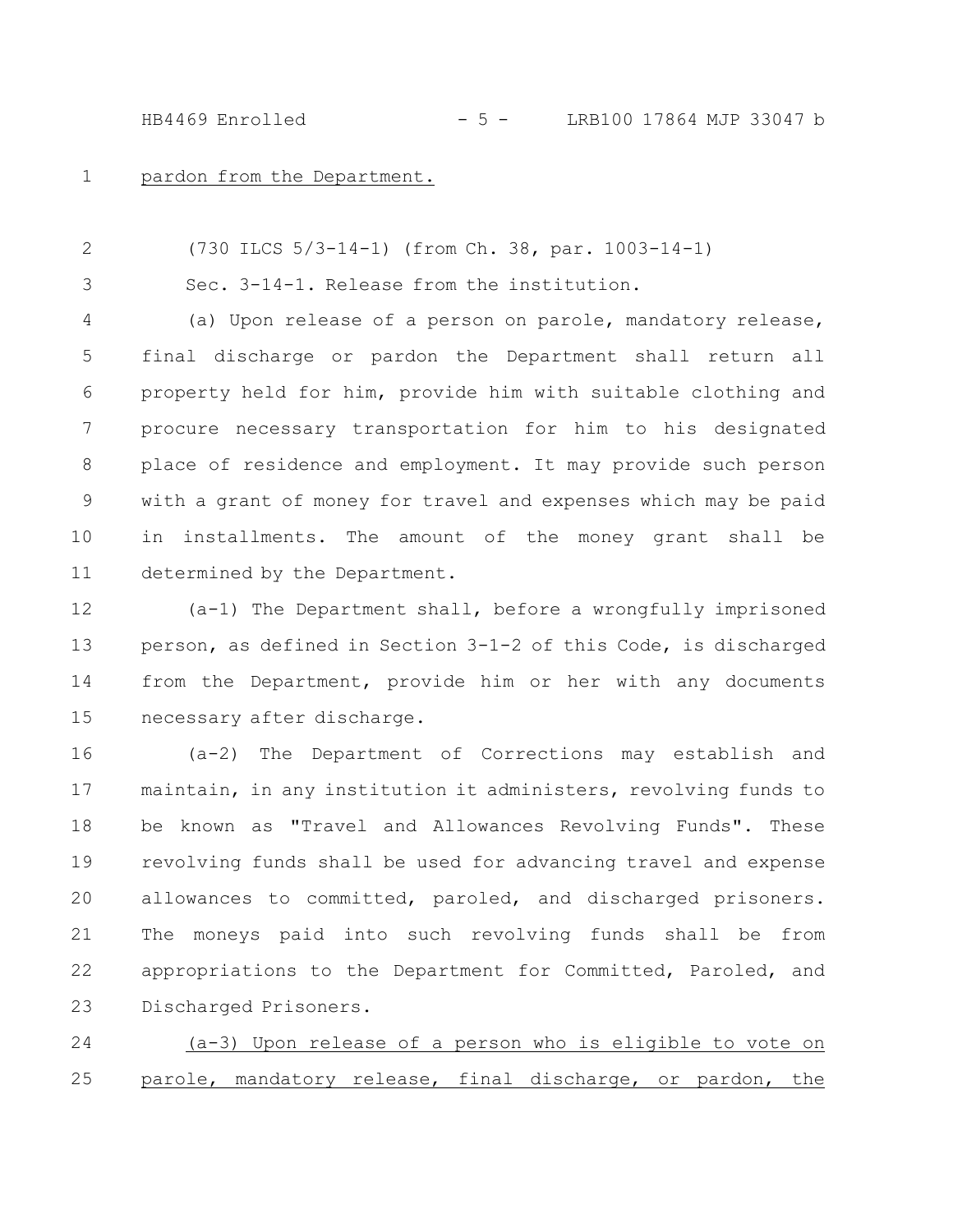HB4469 Enrolled - 6 - LRB100 17864 MJP 33047 b

Department shall provide the person with a form that informs him or her that his or her voting rights have been restored and a voter registration application. The Department shall have available voter registration applications in the languages provided by the Illinois State Board of Elections. The form that informs the person that his or her rights have been restored shall include the following information: 1 2 3 4 5 6 7

(1) All voting rights are restored upon release from the Department's custody. 8 9

(2) A person who is eligible to vote must register in order to be able to vote. 10 11

The Department of Corrections shall confirm that the person received the voter registration application and has been informed that his or her voting rights have been restored. 12 13 14

(b) (Blank). 15

(c) Except as otherwise provided in this Code, the Department shall establish procedures to provide written notification of any release of any person who has been convicted of a felony to the State's Attorney and sheriff of the county from which the offender was committed, and the State's Attorney and sheriff of the county into which the offender is to be paroled or released. Except as otherwise provided in this Code, the Department shall establish procedures to provide written notification to the proper law enforcement agency for any municipality of any release of any person who has been convicted of a felony if the arrest of the 16 17 18 19 20 21 22 23 24 25 26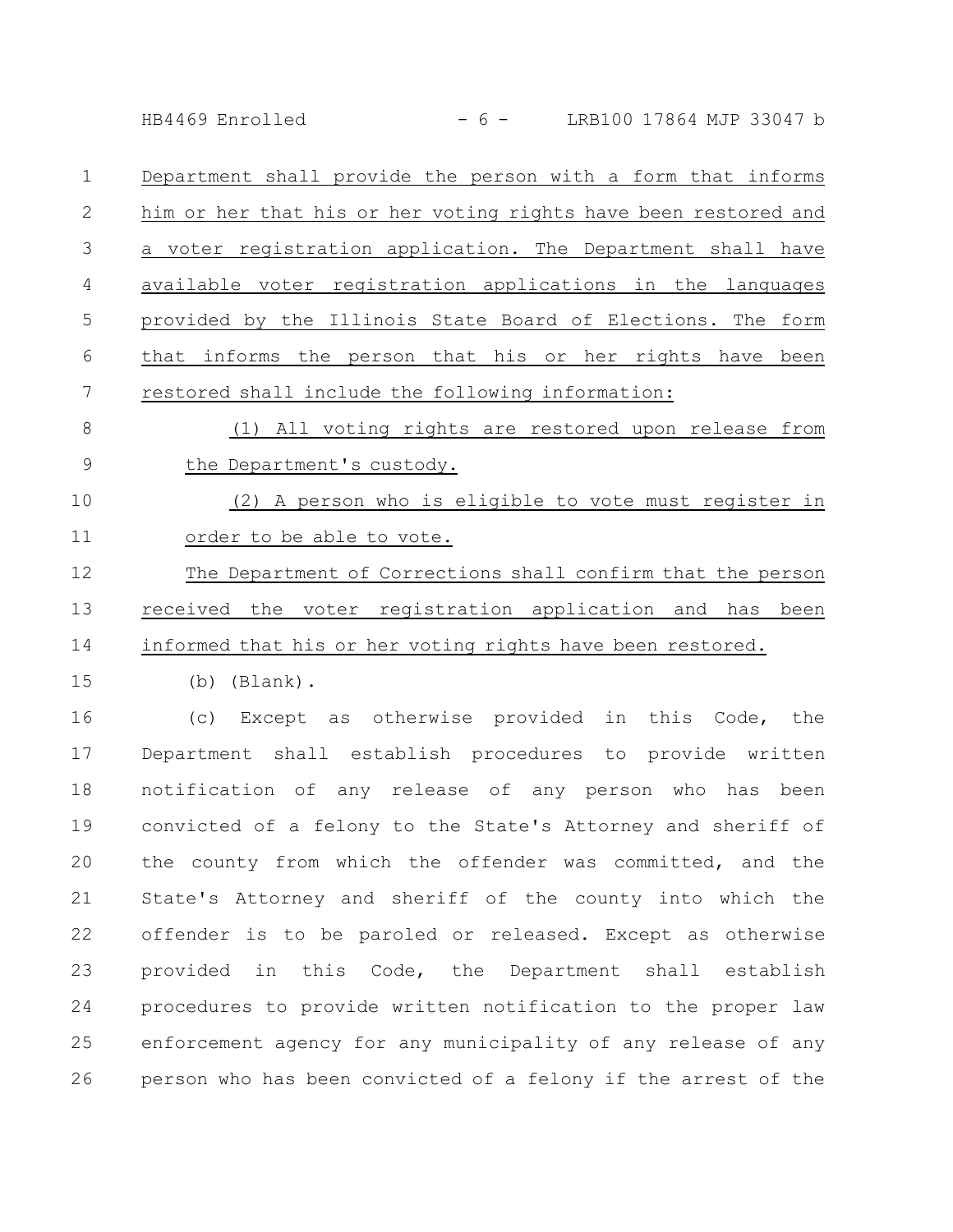HB4469 Enrolled - 7 - LRB100 17864 MJP 33047 b

offender or the commission of the offense took place in the municipality, if the offender is to be paroled or released into the municipality, or if the offender resided in the municipality at the time of the commission of the offense. If a person convicted of a felony who is in the custody of the Department of Corrections or on parole or mandatory supervised release informs the Department that he or she has resided, resides, or will reside at an address that is a housing facility owned, managed, operated, or leased by a public housing agency, the Department must send written notification of that information to the public housing agency that owns, manages, operates, or leases the housing facility. The written notification shall, when possible, be given at least 14 days before release of the person from custody, or as soon thereafter as possible. The written notification shall be provided electronically if the State's Attorney, sheriff, proper law enforcement agency, or public housing agency has provided the Department with an accurate and up to date email address. 1 2 3 4 5 6 7 8 9 10 11 12 13 14 15 16 17 18 19

20

 $(c-1)$  (Blank).

(c-2) The Department shall establish procedures to provide notice to the Department of State Police of the release or discharge of persons convicted of violations of the Methamphetamine Control and Community Protection Act or a violation of the Methamphetamine Precursor Control Act. The Department of State Police shall make this information 21 22 23 24 25 26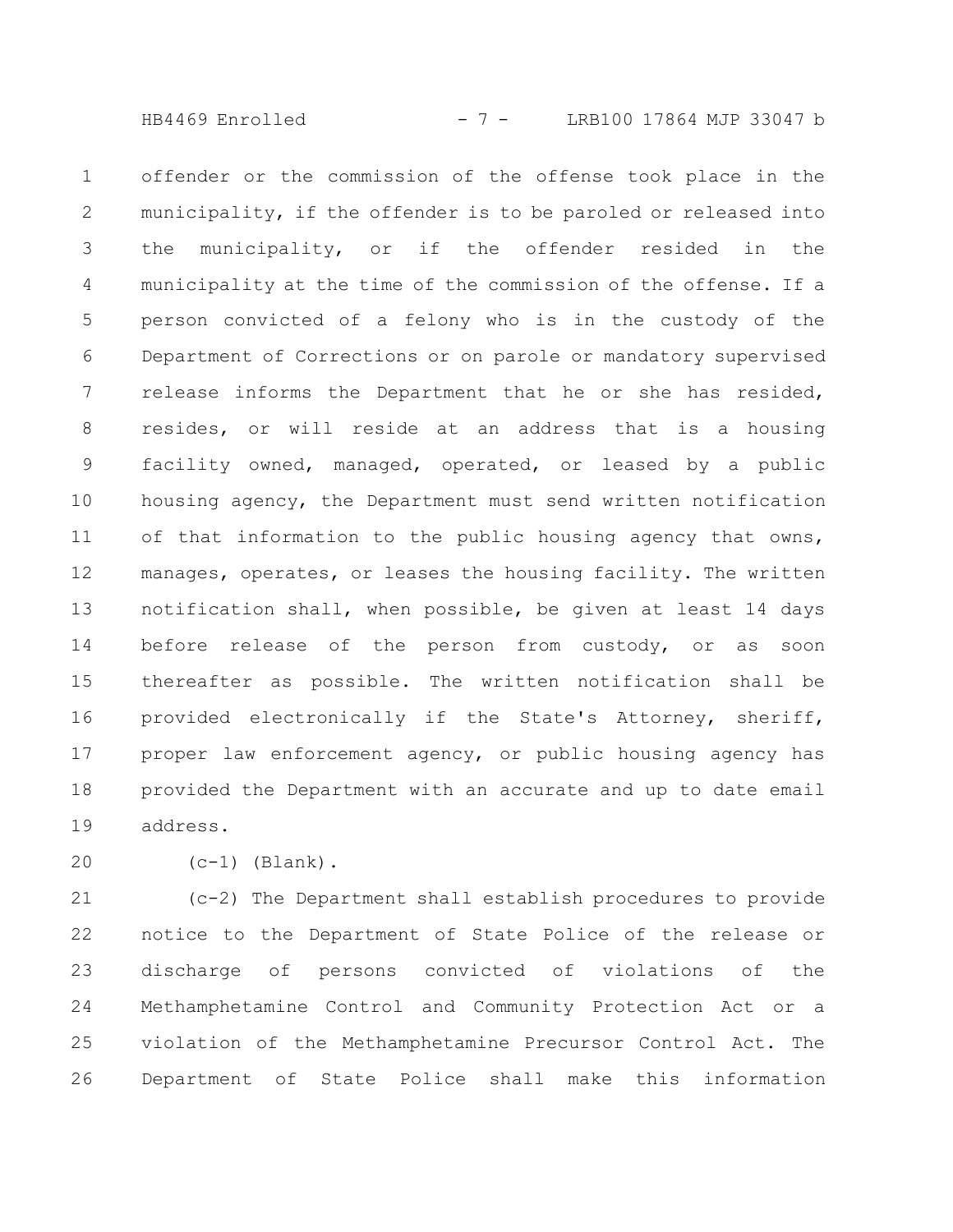HB4469 Enrolled - 8 - LRB100 17864 MJP 33047 b

available to local, State, or federal law enforcement agencies upon request. 1 2

(c-5) If a person on parole or mandatory supervised release becomes a resident of a facility licensed or regulated by the Department of Public Health, the Illinois Department of Public Aid, or the Illinois Department of Human Services, the Department of Corrections shall provide copies of the following information to the appropriate licensing or regulating Department and the licensed or regulated facility where the person becomes a resident: 3 4 5 6 7 8 9 10

(1) The mittimus and any pre-sentence investigation reports. 11 12

(2) The social evaluation prepared pursuant to Section  $3 - 8 - 2$ . 13 14

(3) Any pre-release evaluation conducted pursuant to subsection (j) of Section 3-6-2. 15 16

(4) Reports of disciplinary infractions and dispositions. 17 18

(5) Any parole plan, including orders issued by the Prisoner Review Board, and any violation reports and dispositions. 19 20 21

(6) The name and contact information for the assigned parole agent and parole supervisor. 22 23

This information shall be provided within 3 days of the person becoming a resident of the facility. 24 25

(c-10) If a person on parole or mandatory supervised 26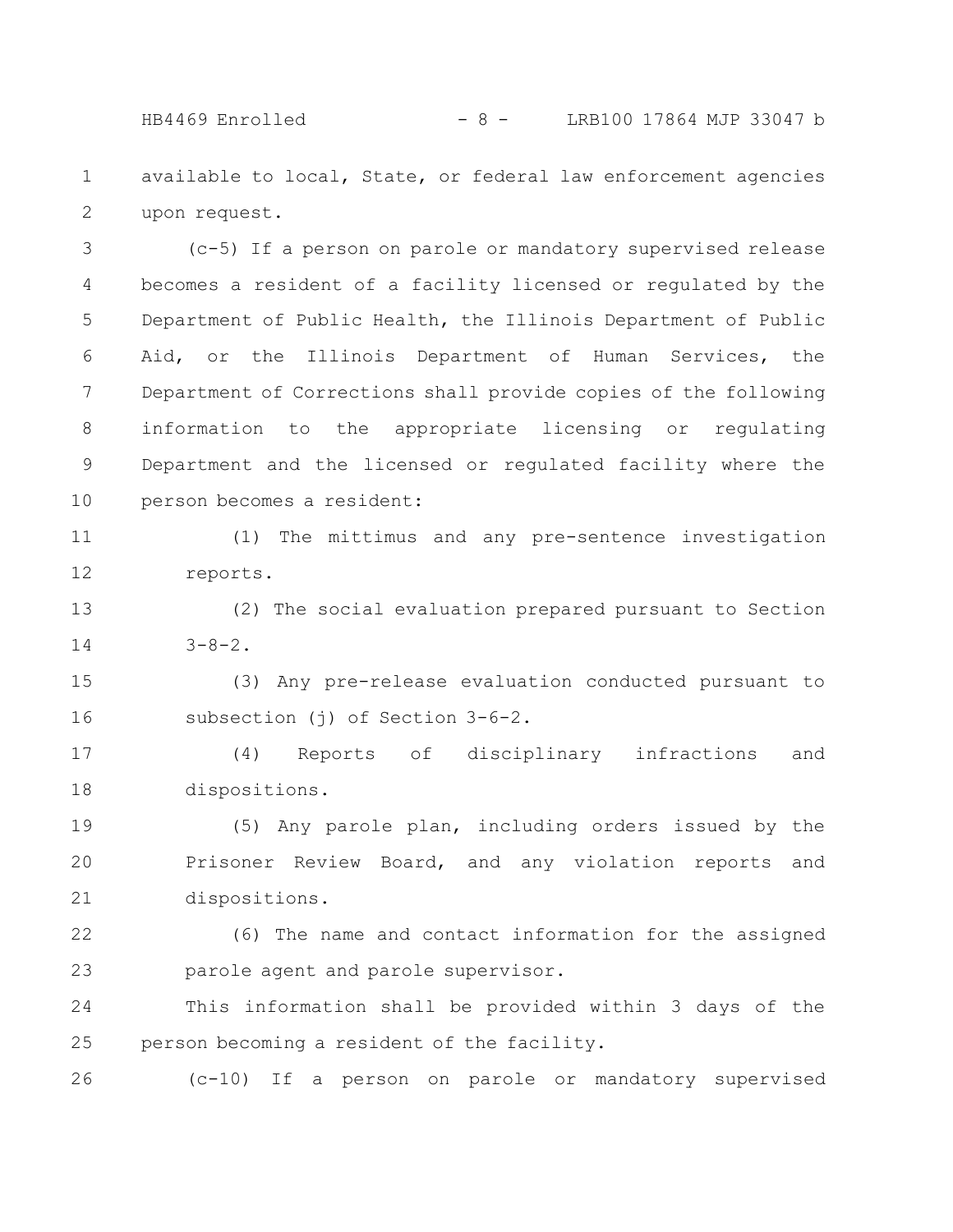HB4469 Enrolled - 9 - LRB100 17864 MJP 33047 b

release becomes a resident of a facility licensed or regulated by the Department of Public Health, the Illinois Department of Public Aid, or the Illinois Department of Human Services, the Department of Corrections shall provide written notification of such residence to the following: 1 2 3 4 5

6

(1) The Prisoner Review Board.

(2) The chief of police and sheriff in the municipality and county in which the licensed facility is located. 7 8

The notification shall be provided within 3 days of the person becoming a resident of the facility. 9 10

(d) Upon the release of a committed person on parole, mandatory supervised release, final discharge or pardon, the Department shall provide such person with information concerning programs and services of the Illinois Department of Public Health to ascertain whether such person has been exposed to the human immunodeficiency virus (HIV) or any identified causative agent of Acquired Immunodeficiency Syndrome (AIDS). 11 12 13 14 15 16 17

(e) Upon the release of a committed person on parole, mandatory supervised release, final discharge, pardon, or who has been wrongfully imprisoned, the Department shall verify the released person's full name, date of birth, and social security number. If verification is made by the Department by obtaining a certified copy of the released person's birth certificate and the released person's social security card or other documents authorized by the Secretary, the Department shall provide the birth certificate and social security card or other documents 18 19 20 21 22 23 24 25 26